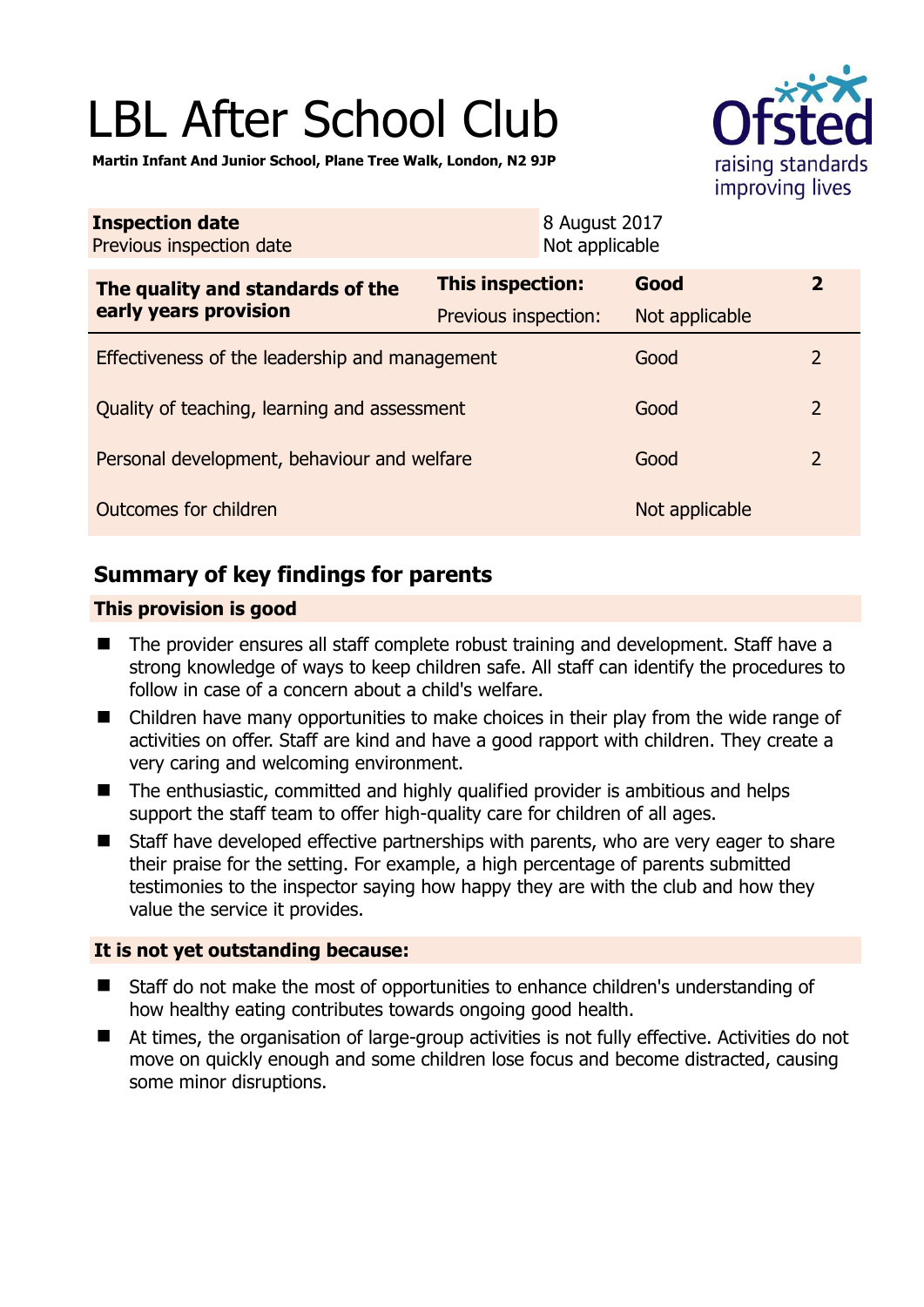## **What the setting needs to do to improve further**

#### **To further improve the quality of the early years provision the provider should:**

- enhance further children's understanding of how healthy eating contributes towards their ongoing good health
- $\blacksquare$  review the organisation of large-group activities to more fully engage children, maintain their attention and minimise disruptions.

#### **Inspection activities**

- $\blacksquare$  The inspector reviewed documents, including staff suitability checks and training certificates.
- The inspector held discussions with the manager about the club's self-evaluation processes and staff practice.
- The inspector sampled the club's policies and procedures, including those relating to safeguarding children.
- The inspector spoke with staff and observed their practice.
- The inspector spoke to parents and children during the inspection to take account of their views.

**Inspector**  Christine Lamey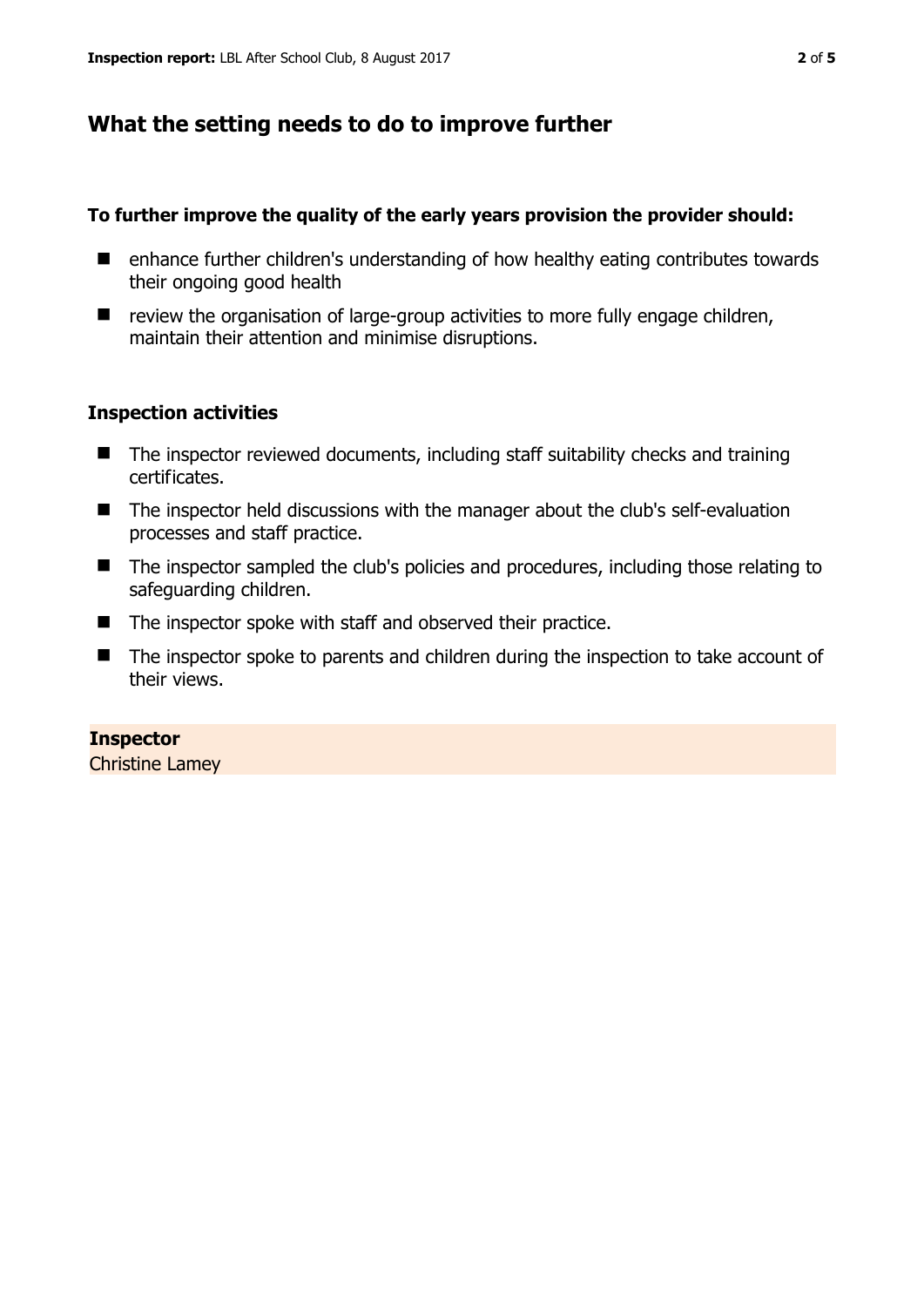### **Inspection findings**

#### **Effectiveness of the leadership and management is good**

Safeguarding is effective. Staff know what action to take if they have a concern about a child's welfare. New staff complete a comprehensive induction programme and all staff attend child protection training. Staff have very good links with the host school and they share information appropriately with parents. Parents are overwhelmingly supportive of the club. Children are cared for promptly and sensitively when they have minor injuries or accidents. The provider and manager monitor staff performance through an effective system of appraisals, discussions and observations. They regularly evaluate the provision and seek the views of parents, staff and children to identify priorities for improvement. Any improvements are closely monitored to ensure the ongoing good quality of the club is maintained and ultimately developed further. The premises are safe and secure and staff are deployed well so that children are consistently supervised.

#### **Quality of teaching, learning and assessment is good**

Children are self-assured while talking with staff and other children. Older and younger children interact well. Staff provide activities and games that support children in practising writing skills and developing their mathematical knowledge. For example, children measure lengths of wool to make pom-poms and draw intricate Egyptian art pictures. Staff plan and organise rewarding activities that take into account children's current interests. Children take part in a variety of enjoyable games in the large outdoor play spaces. They have opportunities to choose activities and games, indoors and outdoors.

#### **Personal development, behaviour and welfare are good**

Children are very polite, happy to help each other and play with new friends. Their behaviour is very good. Older children respect the younger children well, and new children to the club are warmly welcomed. The club is highly inclusive. Children learn to respect and value each other's differences and experiences. For example, they fully recognise all festivals and develop their awareness of different cultures through exciting and interesting activities. Staff are successful at promoting children's physical and emotional well-being. For example, children play exciting and physically challenging games in the setting's wellresourced outside play spaces. Children are encouraged to be physically able and confident. Children learn about keeping safe. For example, they are encouraged to be careful as they play on the large physical equipment and watch out for each other as they run excitedly around the playground.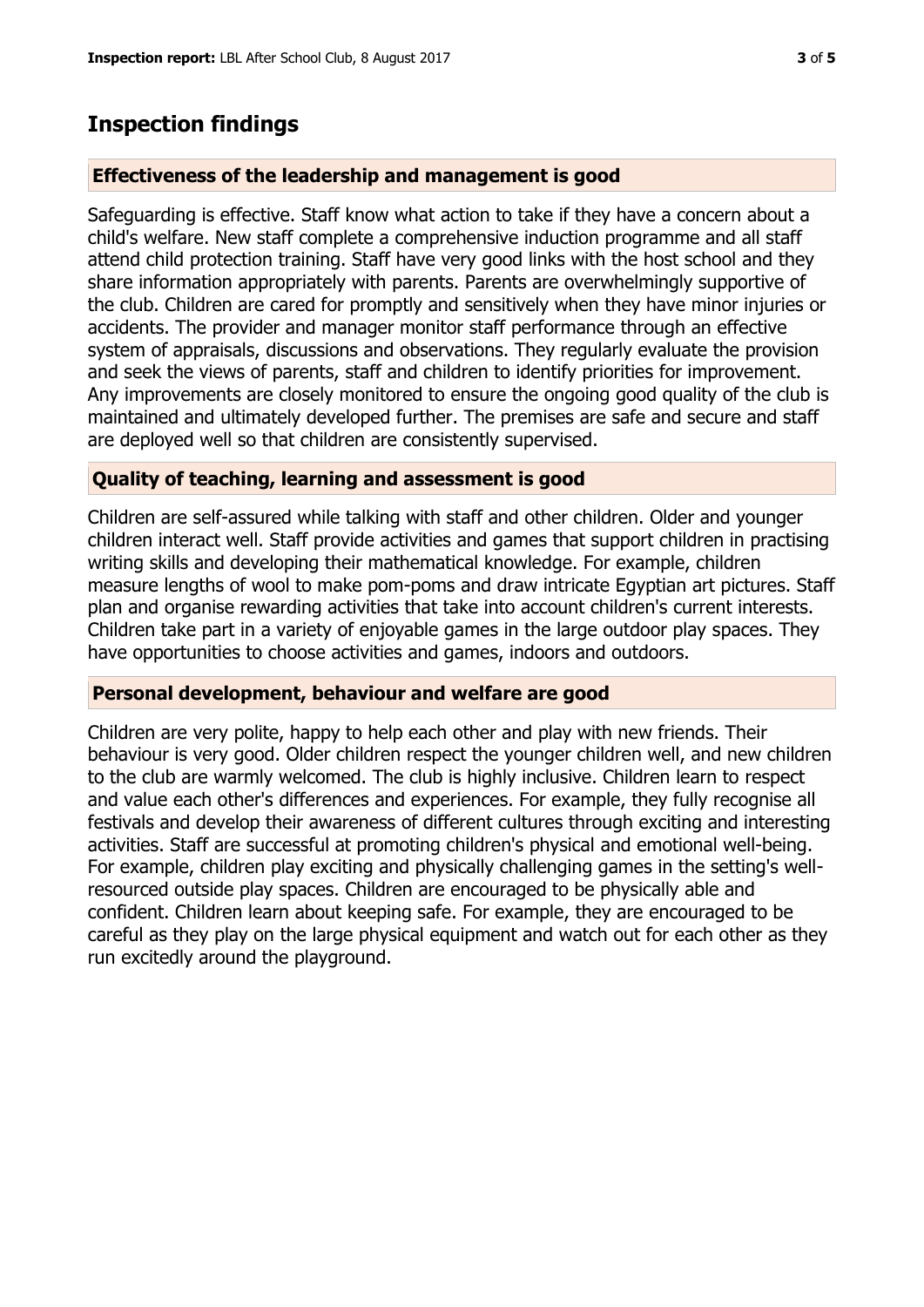# **Setting details**

| Unique reference number                             | EY489551                                                                             |  |
|-----------------------------------------------------|--------------------------------------------------------------------------------------|--|
| <b>Local authority</b>                              | <b>Barnet</b>                                                                        |  |
| <b>Inspection number</b>                            | 1098738                                                                              |  |
| <b>Type of provision</b>                            | Out of school provision                                                              |  |
| Day care type                                       | Childcare - Non-Domestic                                                             |  |
| <b>Registers</b>                                    | Early Years Register, Compulsory Childcare<br>Register, Voluntary Childcare Register |  |
| Age range of children                               | $4 - 11$                                                                             |  |
| <b>Total number of places</b>                       | 90                                                                                   |  |
| Number of children on roll                          | 83                                                                                   |  |
| <b>Name of registered person</b>                    | Fiona Karen Doyle                                                                    |  |
| <b>Registered person unique</b><br>reference number | RP907141                                                                             |  |
| <b>Date of previous inspection</b>                  | Not applicable                                                                       |  |
| <b>Telephone number</b>                             | 07725896945                                                                          |  |

LBL After School Club registered in 2015. It is situated in East Finchley, in the London Borough of Barnet. The club operates from 3pm to 6pm each weekday during term time and from 8am to 6pm in the school holidays. The provider holds qualified teacher status, and four of the remaining eight staff hold relevant early years qualifications at level 2 and level 3.

This inspection was carried out by Ofsted under sections 49 and 50 of the Childcare Act 2006 on the quality and standards of provision that is registered on the Early Years Register. The registered person must ensure that this provision complies with the statutory framework for children's learning, development and care, known as the early years foundation stage.

Any complaints about the inspection or the report should be made following the procedures set out in the guidance 'Complaints procedure: raising concerns and making complaints about Ofsted', which is available from Ofsted's website: www.gov.uk/government/organisations/ofsted. If you would like Ofsted to send you a copy of the guidance, please telephone 0300 123 4234, or email enquiries@ofsted.gov.uk.